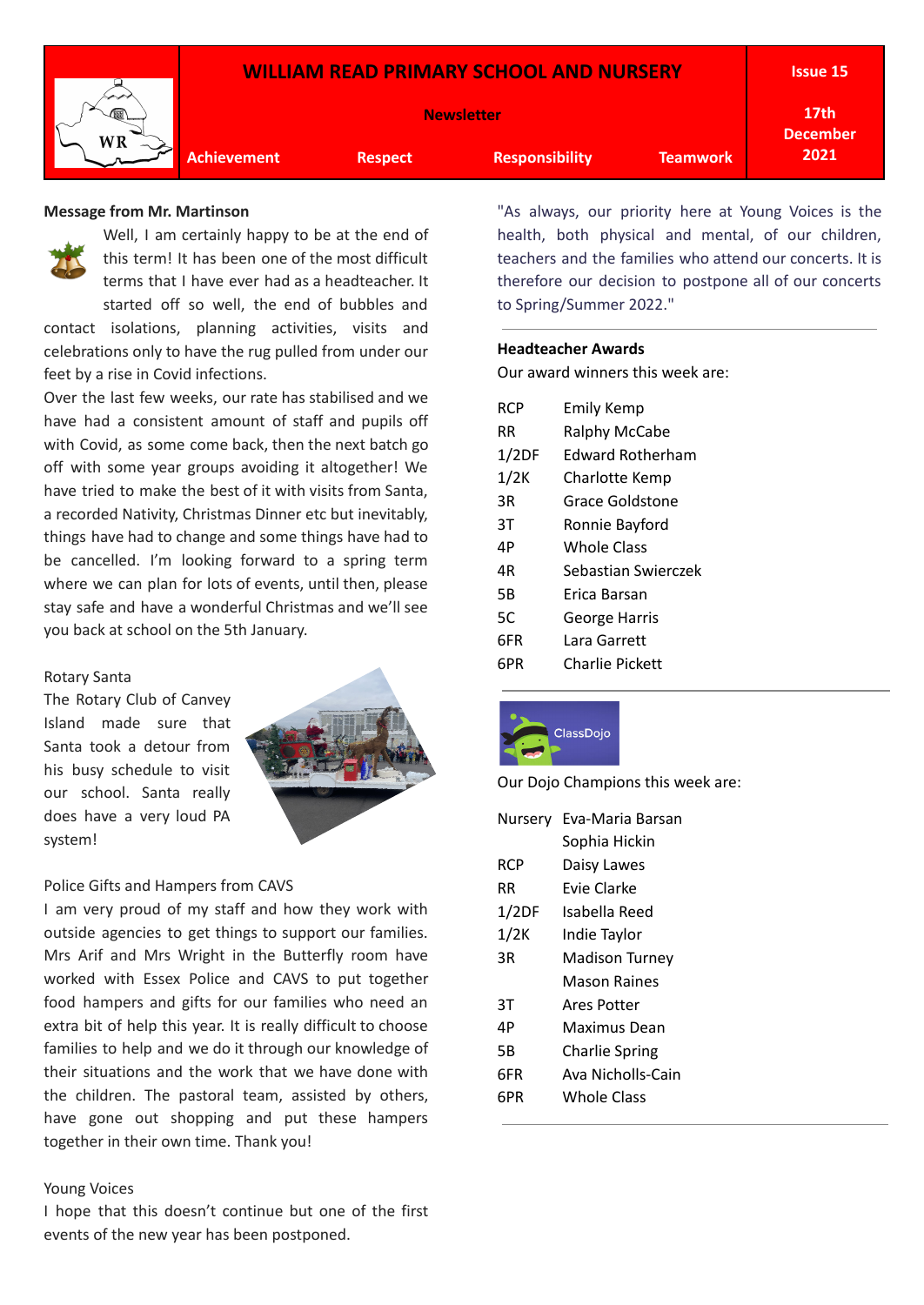| <b>WILLIAM READ PRIMARY SCHOOL AND NURSERY</b> |                |                       | <b>Issue 15</b>                     |      |
|------------------------------------------------|----------------|-----------------------|-------------------------------------|------|
| <b>Newsletter</b>                              |                |                       | 17 <sub>th</sub><br><b>December</b> |      |
| <b>Achievement</b>                             | <b>Respect</b> | <b>Responsibility</b> | <b>Teamwork</b>                     | 2021 |



Our award winners for last week are: **Bronze** - Mia Lewis-Allen and Isabella Reed **Silver** - Mia Lewis-Allen

# Accelerated

The following children have achieved these certificates this week.

**Bronze Certificate** - Lennon Connelly 3R, Lauren Gardner 4P, Kaiden Blake 6PR

**Silver Certificate** - Cameron Davis-Campbell 1/2DF, Isabella Reed 1/2DF, Luis Ahmeti 3R, Sydney Blake 3R, Ryan Boulden 3R, Grace Goldstone 3R, Alana Lavery 3R, William Lowe 3R, Mason Raines 3R, Dulcie Stanley 3R, Madison Turney 3R, Charlotte Watts 3R, Ann-Marie Awere 3T, Pearl Robertson 3T, Megan Stockley 3T, Tabitha Stockley 3T, Shanay Osei 4R, Mitsy Taylor 4R, Jake Dovey 5C, Chase-Laiton Dudley 5C, Isla Fenlon 5C, Ashton Hickin 5C, Paige Walker 5C, Alfie Burdett 6FR, Andriyan Iskarov 6FR, Tyler Barringer 6PR

**Gold Certificate** - Millie Milner 1/2K, Jamie Brodie 3R, Lexi Gravely-Laplain 3R, Daisy Robertson 4R, Lacey-Mai Sinclair 4R, Erica-Gabriela Barsan 5B, George Harris 5C, Nula Tratt 5C, Teddy Wright 5C

**Fluffy -** Jamie Brodie 3R, Pawel Swierczek 5C, Lacey Dickinson 6PR

**Keyring -** Nieve Pollard 3R, Charlotte Anderson 6PR, Charlie Coble 6PR, Lacey Dickinson 6PR, William O'Donnell 6PR, Charlie Pickett 6PR

A huge well done to all the children who received an extra play on Thursday for reaching 100% or more of their AR target this term. New targets will be set for the Spring term in January.

The table below shows our top readers so far this year:

| Eligiusz Szczepanek       | 4R  | 655,877 |
|---------------------------|-----|---------|
| Lara Garrett              | 6FR | 527,866 |
| Ava Nicholls-Cain         | 6FR | 461,347 |
| Charlie Pickett           | 6PR | 386,213 |
| Claudia Vaux-Jackson      | 6FR | 350,952 |
| Erica Barsan              | 5B  | 341,143 |
| Jack McGrath              | 6FR | 269,267 |
| Shaun Brett               | 6PR | 250,042 |
| <b>Charlotte Anderson</b> | 6PR | 232,022 |
| <b>Toby Amey</b>          | 5Β  | 228.404 |

# **AR HOME CONNECT**

All children in years 1-6 have brought a letter home with information for you to log on to AR Home Connect. By logging on to the website you will be able to access your child's AR account, allowing you to see what quizzes have been taken, their score and how close they are to their target etc. You will also be able to set up an email notification for every time your child quizzes and their results. Reading is a very important life skill. Please encourage your child to read as much as possible.



Please click [here](https://drive.google.com/file/d/1KAlZsyhm_SCONGTUUQl1B2HkIY29hkCB/view?usp=sharing) to access the Children's University Challenges for December.

### **Primary School (Reception) Admissions**

As you may be aware, the primary school (Reception) admission round opened on 8th November 2021, for parents/carers to apply for a Reception school place for the academic year that starts in September 2022

The statutory national closing date for applications is 15th January 2022. From 8th November 2021, applications can be made online via [www.essex.gov.uk/admissions](https://eur02.safelinks.protection.outlook.com/?url=http%3A%2F%2Fwww.essex.gov.uk%2Fadmissions&data=02%7C01%7C%7C8f43dbc271a240fad7c908d865f65d02%7Ca8b4324f155c4215a0f17ed8cc9a992f%7C0%7C0%7C637371456074338329&sdata=RFWNgOFXo%2BnNr2xRGJ%2B9F%2FDGt6bHQKfXltgj0d0laCo%3D&reserved=0).